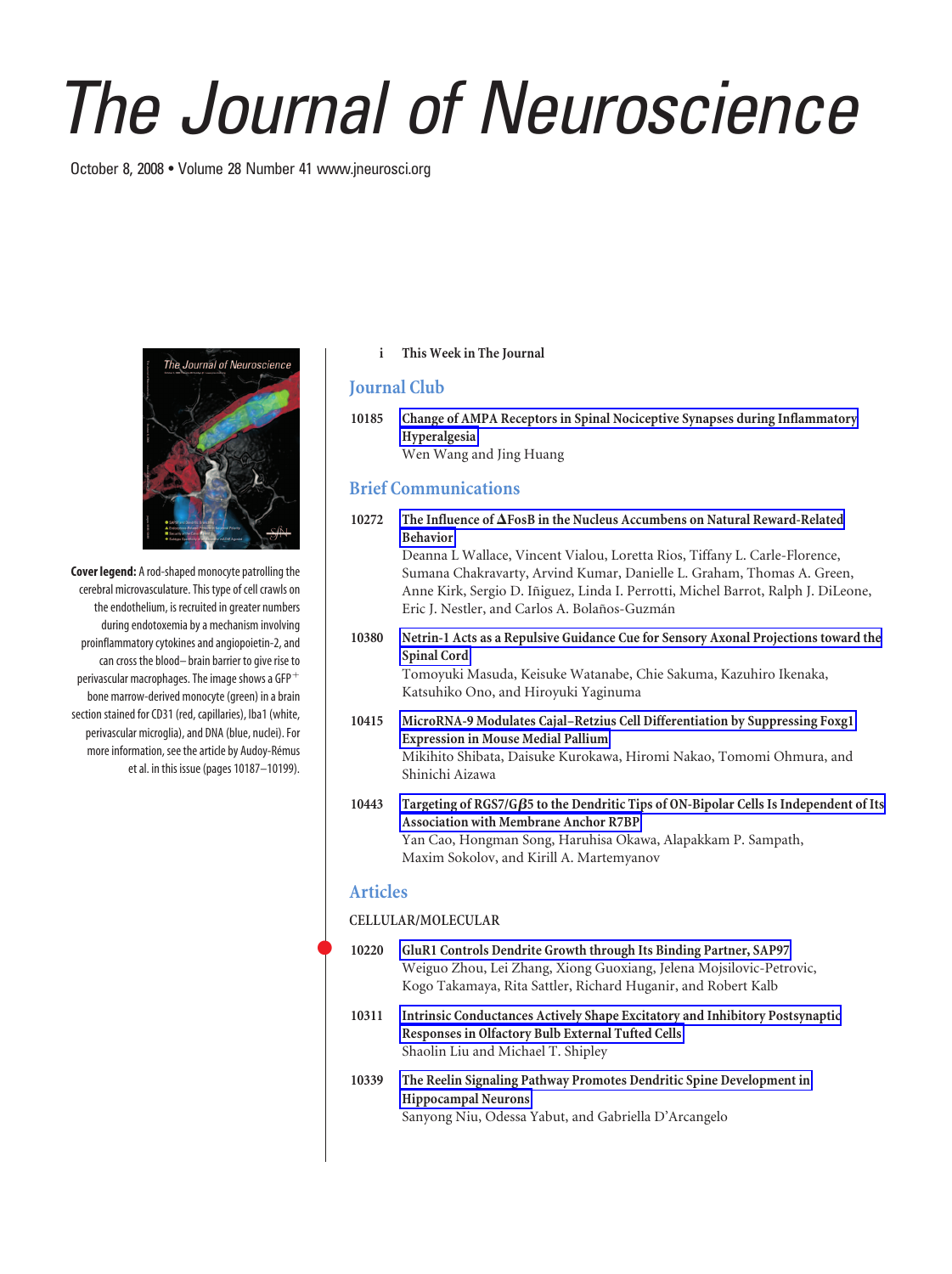|       | DEVELOPMENT/PLASTICITY/REPAIR                                                                                                                                                                                                                                                                                   |
|-------|-----------------------------------------------------------------------------------------------------------------------------------------------------------------------------------------------------------------------------------------------------------------------------------------------------------------|
| 10245 | The Ubiquitin-Proteasome System Is Necessary for Long-Term Synaptic Depression<br>in Aplysia                                                                                                                                                                                                                    |
|       | Diasinou Fioravante, Rong-Yu Liu, and John H. Byrne                                                                                                                                                                                                                                                             |
| 10257 | Clathrin Assembly Protein AP180 and CALM Differentially Control Axogenesis and<br>Dendrite Outgrowth in Embryonic Hippocampal Neurons<br>Ittai Bushlin, Ronald S. Petralia, Fangbai Wu, Asaff Harel, Mohamed R. Mughal,<br>Mark P. Mattson, and Pamela J. Yao                                                   |
| 10434 | Progeny of Olig2-Expressing Progenitors in the Gray and White Matter of the Adult<br><b>Mouse Cerebral Cortex</b><br>Leda Dimou, Christiane Simon, Frank Kirchhoff, Hirohide Takebayashi, and<br>Magdalena Götz                                                                                                 |
|       | BEHAVIORAL/SYSTEMS/COGNITIVE                                                                                                                                                                                                                                                                                    |
| 10206 | How Secure Is In Vivo Synaptic Transmission at the Calyx of Held?<br>Myles Mc Laughlin, Marcel van der Heijden, and Philip X. Joris                                                                                                                                                                             |
| 10278 | Distinctive Features of Adult Ocular Dominance Plasticity<br>Masaaki Sato and Michael P. Stryker                                                                                                                                                                                                                |
| 10287 | Transformation of a Virtual Action Plan into a Motor Plan in the Premotor Cortex<br>Yoshihisa Nakayama, Tomoko Yamagata, Jun Tanji, and Eiji Hoshi                                                                                                                                                              |
| 10298 | Opposite Neural Signatures of Motion-Induced Blindness in Human Dorsal and<br><b>Ventral Visual Cortex</b><br>Tobias H. Donner, Dov Sagi, Yoram S. Bonneh, and David J. Heeger                                                                                                                                  |
| 10323 | Multiple Bases of Human Intelligence Revealed by Cortical Thickness and Neural<br>Activation<br>Yu Yong Choi, Noah A. Shamosh, Sun Hee Cho, Colin G. DeYoung, Min Joo Lee,<br>Jong-Min Lee, Sun I. Kim, Zang-Hee Cho, Kyungjin Kim, Jeremy R. Gray, and<br>Kun Ho Lee                                           |
| 10349 | Differential Dynamic Processing of Afferent Signals in Frog Tonic and Phasic Second-<br><b>Order Vestibular Neurons</b><br>Sandra Pfanzelt, Christian Rössert, Martin Rohregger, Stefan Glasauer,<br>Lee E. Moore, and Hans Straka                                                                              |
| 10363 | Short Intracortical and Surround Inhibition Are Selectively Reduced during<br><b>Movement Initiation in Focal Hand Dystonia</b><br>Sandra Beck, Sarah Pirio Richardson, Ejaz A. Shamim, Nguyet Dang,<br>Martin Schubert, and Mark Hallett                                                                       |
| 10370 | Central Contributions to Acoustic Variation in Birdsong<br>Samuel J. Sober, Melville J. Wohlgemuth, and Michael S. Brainard                                                                                                                                                                                     |
| 10386 | GABAergic Afferents Activate Both GABA <sub>A</sub> and GABA <sub>B</sub> Receptors in Mouse<br>Substantia Nigra Dopaminergic Neurons In Vivo<br>Elena Brazhnik, Fulva Shah, and James M. Tepper                                                                                                                |
| 10399 | Estrogen Receptors in the Medial Amygdala Inhibit the Expression of Male<br><b>Prosocial Behavior</b><br>Bruce S. Cushing, Adam Perry, Sergei Musatov, Sonoko Ogawa, and<br>Eros Papademetriou                                                                                                                  |
| 10404 | D-Aspartate Prevents Corticostriatal Long-Term Depression and Attenuates<br>Schizophrenia-Like Symptoms Induced by Amphetamine and MK-801<br>Francesco Errico, Silvia Rossi, Francesco Napolitano, Valeria Catuogno,<br>Enza Topo, Gilberto Fisone, Antimo D'Aniello, Diego Centonze, and<br>Alessandro Usiello |